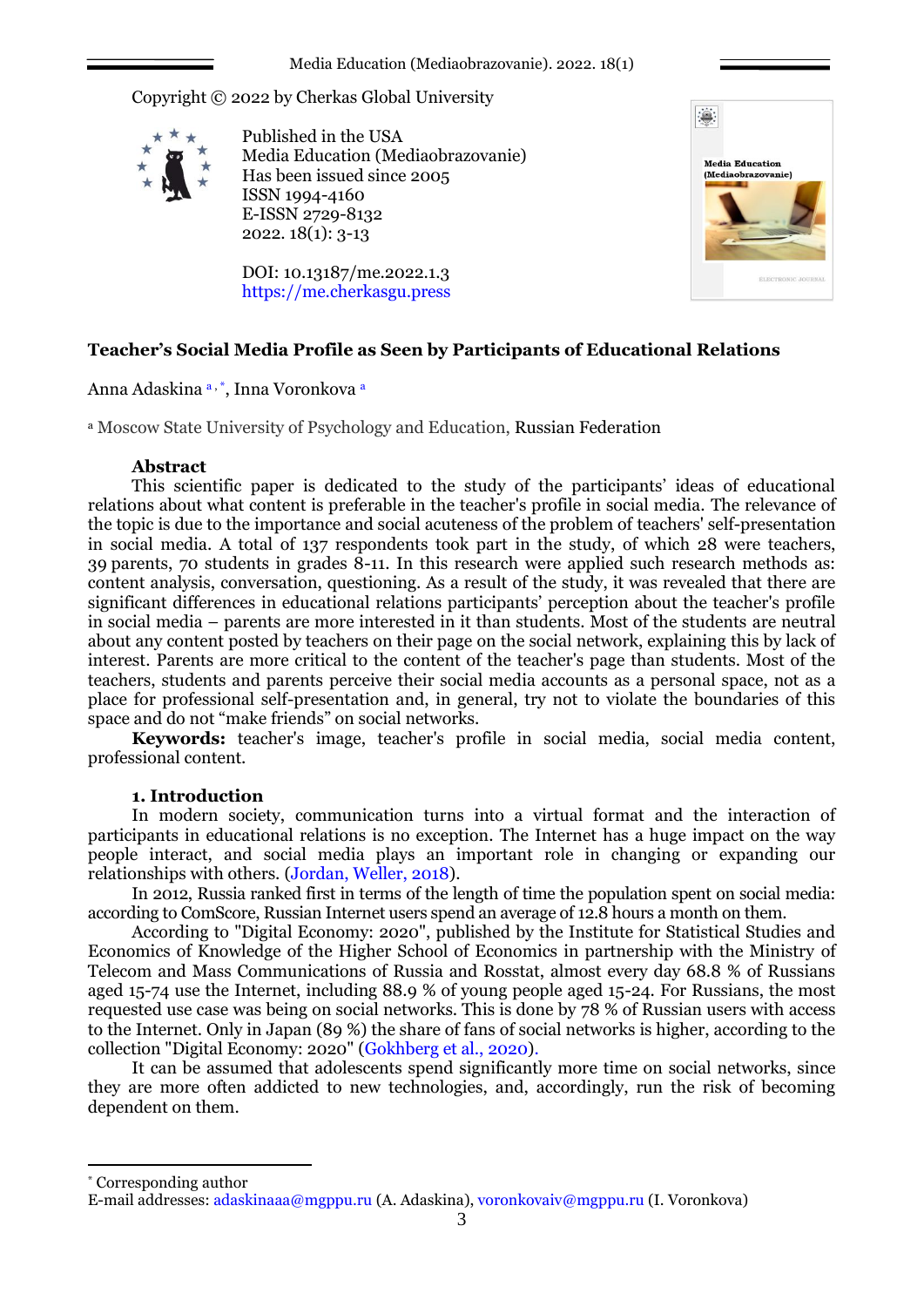Thus, the space of social networks becomes a meeting place and intersection of teachers, students and their parents, and the rules for this interaction are not regulated and are established spontaneously.

It is worth noting the social relevance of this topic. An analysis of high-profile discussions in the Internet space shows that interest in the topic is high, at the same time, there is no consensus in society about this issue, there are disputes whether a page on a social network is a personal space or is it a place for professional self-presentation of a teacher (Frolova et al., 2018).

## **2. Materials and methods**

Research methods and techniques: content analysis, conversation, questioning.

Sample group**.** A total of 137 respondents took part in the study, of which 28 were teachers, 39 students' parents, 70 students in grades 8-11.

The conversation was attended by: teachers  $-28$  respondents (men  $-6$ , women  $-22$ , students in grades 8-11 – 19 respondents (boys – 9, girls – 10), parents of students in grades 8-11 – 24 respondents (men – 5, women – 19).

70 students (boys – 40, girls – 30) and 39 parents (men – 5, women – 34) took part in the survey.

At the first stage, based on the content analysis of the profiles of users of social networks, three main groups of content posted on social networks were identified: personal, public and professional. For each group, questions for conversation were drawn up, which also formed the basis of our questionnaire.

At the second stage, a conversation was held with teachers, students and parents.

At the third stage, a survey of students and parents was carried out.

### **3. Discussion**

Throughout the entire existence of teacher's profession, it is considered as "ethical compass" for both students and society. Currently, the public, mainly in the face of the parents said that teachers need to be perfect representatives of the profession with "perfect" image.

An important component of modern teacher image is his profile on social networks. However, according to the results of a study by the Kaspersky Academy, 90 % of teachers consider social networks to be their personal space, 73 % of them add their students to their "friends". Research data from recent years show that 52 % of Moscow schoolchildren, at least in one of the social networks, have teachers as friends. Modern research makes it possible to state the activity of young teachers in social networks. At the same time, young specialists correspond both with the parents of students (57 %) and with the students themselves (48 %) in social networks (Moiseev, 2020). Thus, we can say that teachers "keep pace with the times" and use modern forms of contact with students and their parents. In this regard, it can be argued that a sufficient number of students and parents are familiar with the teacher's profile. Emerging social networking technologies such as blogging offer potential to support professional learning through the development of like-minded communities not geographically or temporally constrained (Luehmann et al., 2008). The results show that most users of social networking try the suggestions and ideas that they find on this network, which have a positive impact on their teaching (Rosell-Aguilar, 2018).

An analysis of media's publications and on the Internet shows that the question remains debatable: is a page on a social network a place for a professional presentation for a teacher, or just a personal space (Davidson, Joinson, 2021).

The urgency of the problem under discussion is evidenced by the statement of the Director of the Department of International Cooperation and Public Relations, Press Secretary of the Ministry of Education of the Russian Federation A. Emelyanov on the development of recommendations to help teachers in maintaining social networks to form a professional image.

Many scientists consider the influence of the teacher's image as a factor of professional activity, which helps to build relationships with others. So V.N. Cherepanova, the individual image of a teacher is considered as a set of external and internal personal, as well as individual and professional qualities of a teacher, showing his desire and readiness for subject-subject communication in his pedagogical activity (Cherepanova, 1998). G.M. Kodzhaspirova, A.Yu. Kojaspirov define the image of a teacher as an emotionally colored stereotype of the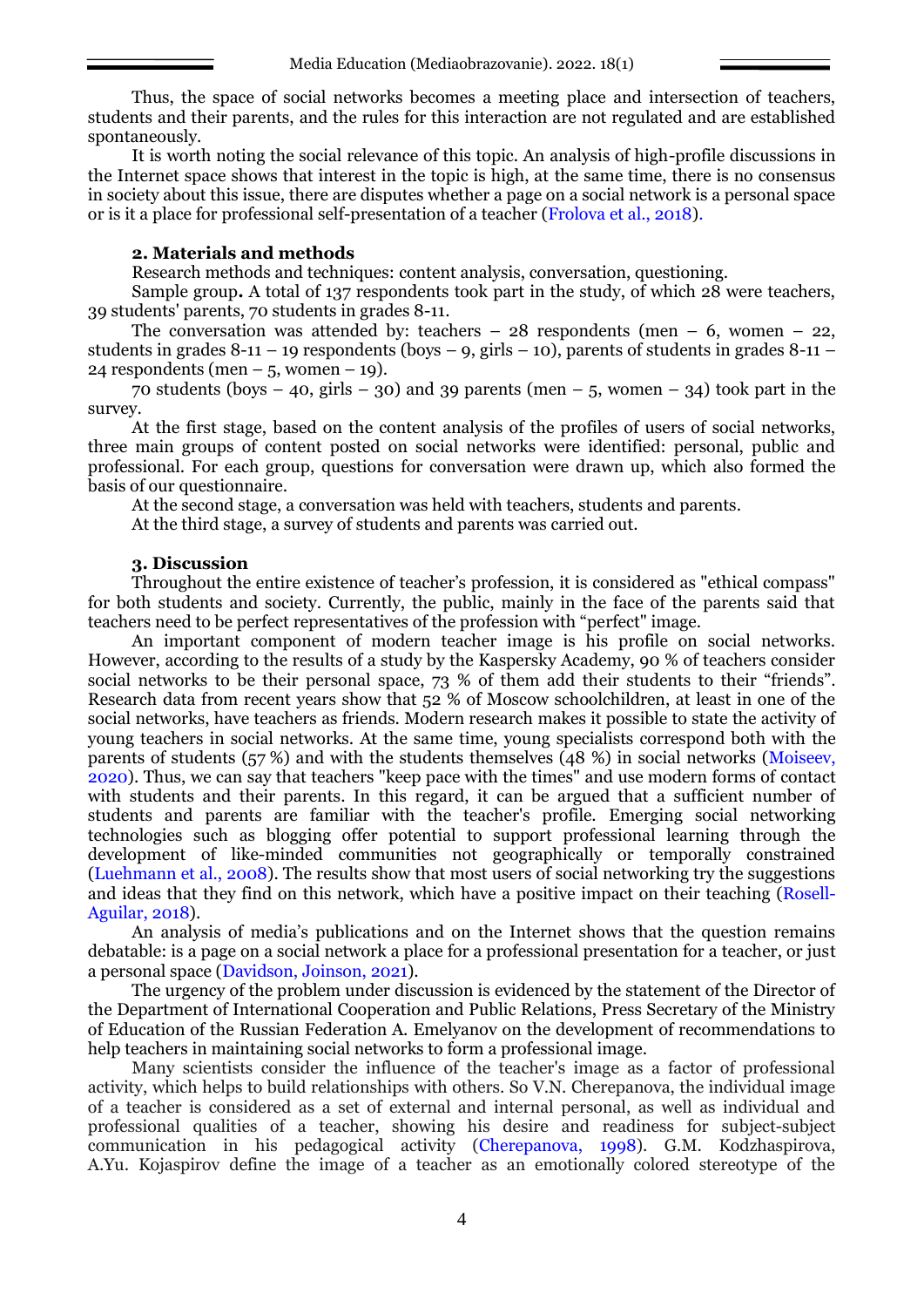perception of the image of a teacher in the minds of the pupil, colleagues, social environment, and mass consciousness (Kodzhaspirova, Kodzhaspirov, 2000).

V.M. Shepel points out that the image is the form through which a person represents his/her "I" to the world: this is the only form of self-presentation in front of other people (Shepel, 2002). In this regard, in this article, the teacher's image is considered not only as a visual representation that arises in other people, but also as his assessment, a certain attitude towards this image in the form of an opinion.

Over the past 10-15 years, social networks have become a possible space for self-presentation and image creation for a teacher. According to the information in the user's account, you can find out about his interests in different areas of life and connections with other users. In modern society, the idea of the connection between professional success and the need to work on an image is taking root more and more, and social networks seem to be an excellent space for creating the desired image. An important question remains what algorithms of interaction in a social network are the most popular. It has been found that strategies for how users think about algorithms are context-dependent, triggered by expectation violations and explicit personalization signals (Swart,2021).

Researchers are trying to answer three main questions: why do people go to virtual social networks, what do they do there, and how does it affect their real social life. It seems interesting, in our opinion, to observe the study of the English researcher A. Joyson, who, based on factor analysis, identified key motives for using social networks: 1) communication with friends and acquaintances; 2) search for identity – motive of affiliation – belonging to a group, (searching for people by interests); 3) the consumption of content (games, applications); 4) social investigation or the motive of "voyeurism" (includes the observation of the profiles of other users and meeting new people); 5) surfing on social networks with the purpose of the observation of the profiles of other users; 6) selfpresentation; 7) updating the profile including scrolling the news feed (Joinson, 2008). Ellison and others give prominence to five main motives for using social media: presentational authenticity, circumvention of social expectations, self-exploration, identity management and self-presentation, establishment and development of relationships (Ellison, 2016).

The past five years have seen a resurgence in research into what teachers do on and with social media. Using a qualitative paradigm, experienced ICT teachers from Australia, Europe and the United States of America were interviewed about their conceptualization of vocational education and related activities on the Internet. The results of these studies represent a typology of reasoning based on two continua: Self and Interactivity. Four categories of teacher involvement in the network have been identified: information consumer; info-networker; self-serving participant and professional. This introduces a new paradigm for professional development that is essential for understanding the role of social media in teacher training and for changing what we consider effective professional development [\(Prestridge,](https://www.sciencedirect.com/science/article/abs/pii/S0360131518303002#!) 2019).

In the concept of social compensation (Anderson-Butcher et al., 2010, Jordan, Weller, 2018), the relationship between the success of an individual and the goals of creating a profile in social networks is considered. In particular, the authors put forward a hypothesis that the most socially successful individuals tend to use social networks as a means to strengthen existing connections (Sheldon, 2008), while less socially successful individuals tend to express themselves more in the network and, in particular, to search for new contacts, since in real life it is quite difficult for them.

The main components of the teacher's image identified by the researchers, the key motives for their use of social networks allow us to determine the basis for studying the representations of the subjects of educational relations about the profile of teachers in social networks.

#### **4. Results**

### *Results of interviews with teachers*

Initially, a conversation was conducted with 28 teachers, including 6 men and 22 women teaching in grades 8-11, who outlined their idea of the content of the teacher's page on the social network and interaction with students and their parents through the social network.

Teachers were asked about their use of social media and posts content on their pages.

From teachers' responses it follows that 20 respondents (71 %) add their students as friends on social networks, 8 respondents do not add (29 %). Students are usually the initiators of adding a teacher as a friend. 13 teachers (65 %) answered that students were the initiators, 7 (35 %)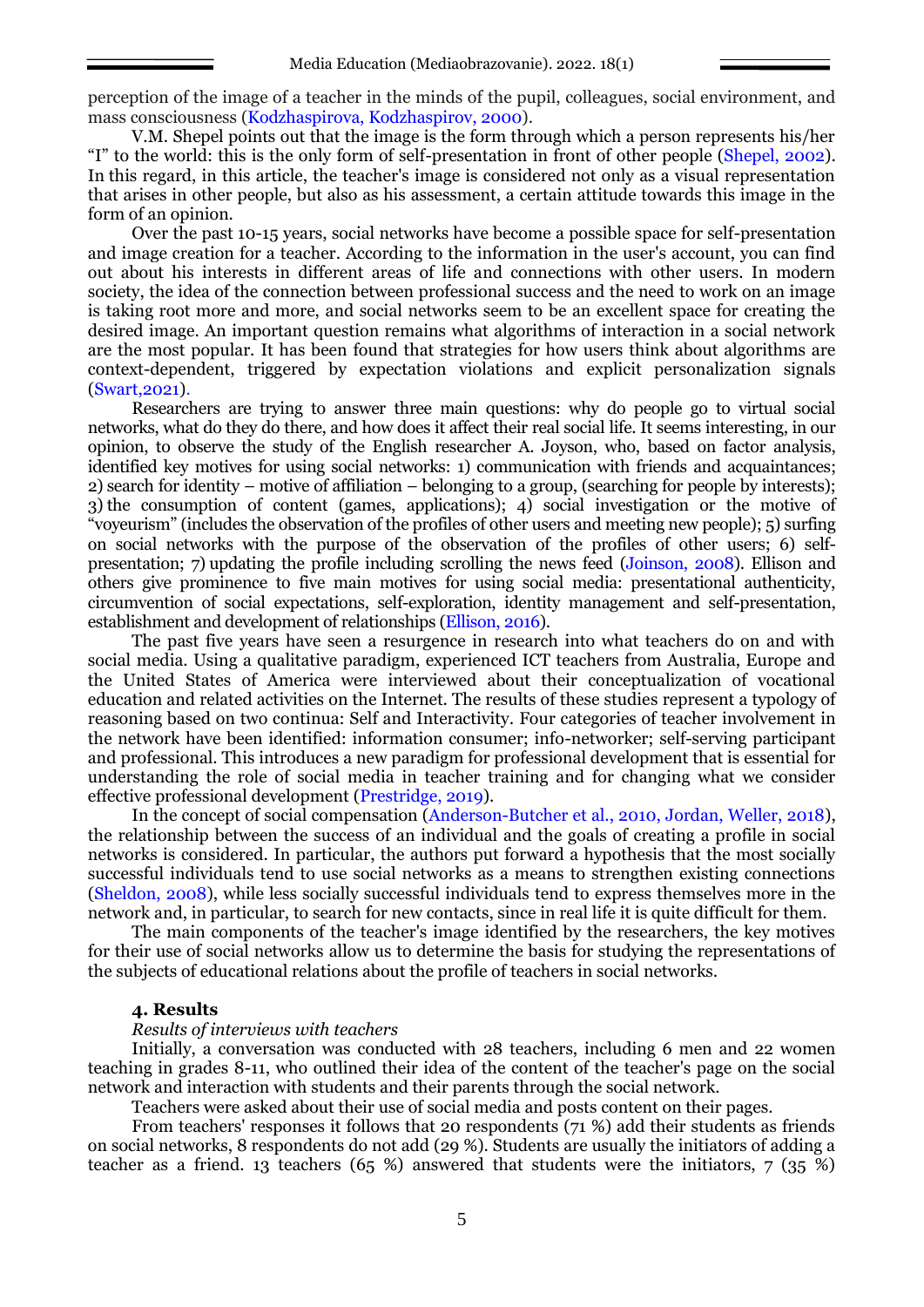answered that sometimes they, sometimes students, none of the teachers answered that usually he/she initiates adding students to the friends.

To the question "Do you add your students' parents as friends?" 18 teachers (64.3 %) answered that they add their students' parents as friends, 10 (35.7 %) do not. The initiative also comes more often from parents (13 teachers (72.2 %) added parents upon parents' requests, 5 teachers (27.8 %) answered that sometimes they can add parents themselves, sometimes parents can initiate it. The main reasons for teachers' refusal to "be friends" on social networks with students and their parents can be grouped as follows:

1. Privacy protection ("I don't want them to watch my life"),

2. Observance of the distance ("There must be a distance between the teacher and the student"),

3. Fundamental friendship in the social network with those who are friends ("I don't add anyone as a friend except friends", "I have no friends among the parents of students", "These are the parents of students, not friends").

4. Fear of being misunderstood ("It comes to picking faults in the teacher, because of how he or she spends his/her free time, while parents draw very peculiar conclusions")

5. Lack of interest ("There were neither a need nor those who wish", "I do not see the need for this", "Parents themselves are not interested in this", "There is no need (there are other types of communication for this)", "I see no point").

All interviewed teachers were asked the question "Do you post educational content on your page?". The answers were divided in half, 14 teachers (50 %) post and 14 (50 %) do not post educational content on their personal page on the social network.

To the question "Do you post content related with public topics (politics, religion, etc.) on your page?" 23 teachers (82.1 %) answered "no", only 5 teachers (17.9 %) answered that they post posts and re-posts related to socially significant topics on their page.

To the question "Do you post personal content on your page on a social network (photos of how you spend your free time)?" 23 teachers (82.1 %) answered yes, 5 teachers (17.9 %) do not post such content.

To the last question: "Have you ever received any complaints from parents about the content of your page?" All respondents answered "no".

Summing up the results of the conversations, we can say that usually teachers accepted students and their parents requests on social networks; in most cases, the initiators of sending requests are students and their parents, and not the teachers themselves. Among all the different possible content in social media (educational, social, personal), teachers give preference to posting personal content on their page. First of all, teachers consider their accounts as a personal space, and not as a way of professional communication or professional self-presentation.

*Results of conversation with students*

Students tend to deny interest to the teacher's social media profile. When a new teacher appears, only 3 students (16 %) look for his/her page on social networks, 16 students (84 %) do not.

To the question "Do you track teachers' life in social networks?" only 1 student (5 %) answered yes, 18 students (95 %) claim that they do not follow the teachers' pages on the social network.

6 students (32 %) are on friendly terms with the teachers in social networks, students are often acting like the initiators, 13 students (68 %) don't follow teachers in social media.

The reasons why students try not to be friends with teachers are, in general, the same as those named by teachers, but lack of interest comes first:

1. Lack of interest ("There is no definite reason for this, but I think I'm just not interested in their personal life", "I don't consider it necessary for the educational process", "I don't need it", "I don't need this, I have mobile number, and that's enough, I think").

2. Privacy protection ("I don't want anyone to follow me from school"),

3. Fundamental friendship in a social network with those who are friends ("They are not my friends").

To the question "What content would you like to see in the teacher's profile on the social network?" students answered:

1. Informational ("Some useful tasks to prepare for exams", "Any information about the school and concerts, events");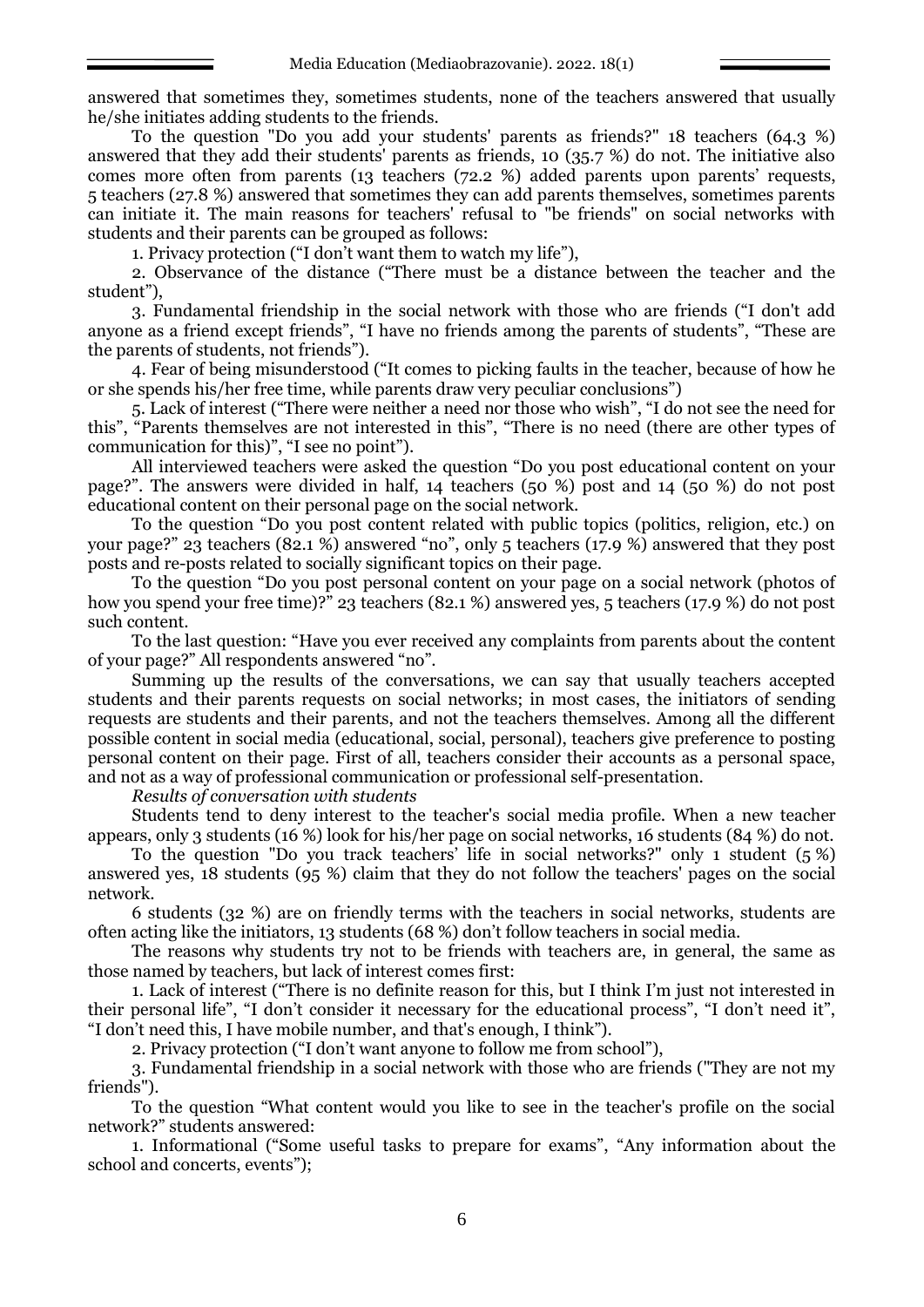2. Entertaining ("Humorous and educational content", "From the field of his/her subject, or probably some funny jokes", "Memes");

However, the majority of the surveyed schoolchildren expressed complete indifference to the materials on the teacher's page ("All the same. This is personal social profile, he/she has the right to lead it as he/she wants", "None, this is their business", "Not interesting", "None", "I don't care", "I don't care. I don't follow them", "None, I don't correspond with them").

The students also did not admit that they wrote to teachers from fake pages or were engaged in trolling. To the question "Have you created fake social media profiles to write a message to the teacher anonymously?" all the participants in the conversation answered – no, to the question "did you look for any information about the teacher in the teacher's profile with the aim of further trolling the teacher?" only 1 student answered positively. We assume that in answering this question, the students were not sincere enough, but the teachers did not tell about such stories either, which generally confirms the observation that students are more interested in the content of their peers and popular bloggers.

Summing up the results of the conversation with the students, we can say that the students themselves do not seek to find teachers and do not track their activity on social networks. Most do not add themselves to teachers as friends, as they do not consider it necessary. Moreover, students emphasize that they are not interested in teachers' lives, which suggests that adolescents are striving to create their own isolated world on the Internet, fenced off in it from the world of adults.

*Results of the conversation with the parents*

The conversation was attended by 24 parents, students in grades 8-11, 5 men and 19 women.

Parents are more likely to look for a teacher's profile on social networks than their children (8 parents (33 %) answered yes to this question, 16 parents (67 %) – no), in about a third of cases they add teachers as friends (7 people, 29 %).

The reasons for avoiding doing this mainly boil down to:

1. Respect for the teacher's right to privacy ("Observance of subordination", "This is incorrect", "I think the teacher should have a private life", "I prefer to observe personal boundaries and business distance", "I believe that between the teacher and the parent should to be partnerships, not friendships", "I don't see the point. A teacher should also have a personal life").

2. No need ("No need" "Why?") "No need".

3. Fundamental friendship in a social network with those who are friends "I have only my close friends and colleagues as friends".

All parents, regardless of whether the teachers were added as friends on the social network, were asked the question: "Do you follow the life of your child's teachers on social networks?" 4 respondents answered that they follow teacher's life on the social network. Only 2 respondents answered that they were alarmed by the teacher's closed profile.

To the question "In your opinion, what moments of personal life can a teacher share on his/her page?" the answers boiled down to the fact that this is a personal matter of the teacher ("All", "Anyone. This is his/her personal life", "Everyone's personal matter", "What he considers necessary", "Everything except intimate moments", "The teacher is free to cover any moments of personal life. This information does not concern me", "At its discretion", "What it considers necessary").

When asked about inadmissible content from their point of view, the parents listed obscene language, calls for violence, immoral topics, obscene photos, porn, calls for the use of alcohol, drugs, extremist information, content that offends the honor and dignity of other people, the imposition of political or religious views. Actually, parents expect that the teacher will observe "the same standards that apply to any other person, regardless of profession".

Some parents (4 respondents) noted that teachers should not post photos in swimsuits, "and some parents (4 people) noted that the teacher should not post photos in swimsuits, "unsightly photos".

When asked about the desired content, most of the parents identified the following: professional, aimed at child development, related with school events. Some of them are interested in "The story of those events in teacher's life that emphasize the individuality of a person, give detailed information about his/her life and professional interests", some parents emphasized that they were not interested in teacher's profiles itselves and looking for the necessary materials in other places.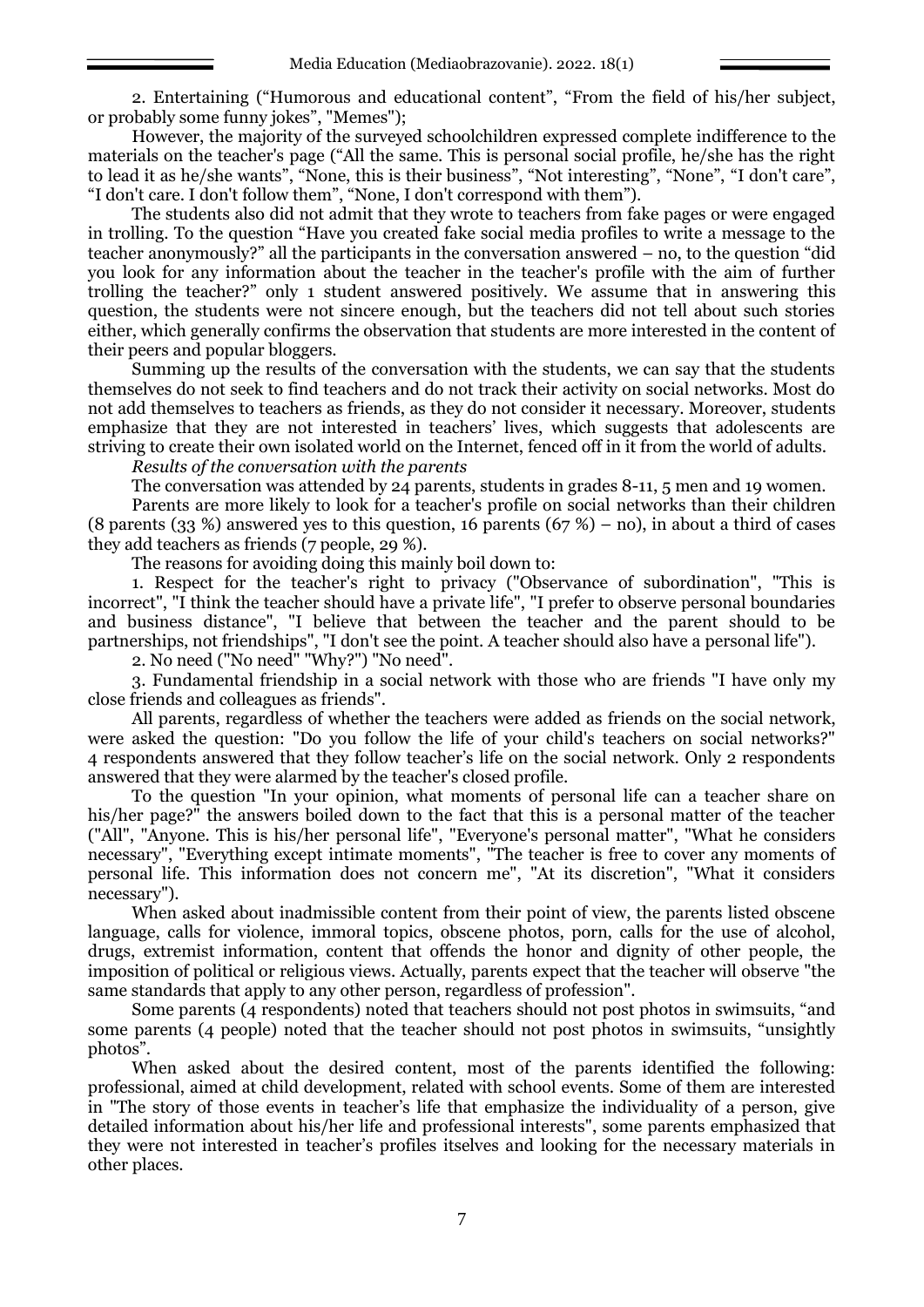Summing up the results of the conversation with the parents, we can say that parents do not seek to be friends with their children's teachers, almost do not follow the teachers' lives on the social network. Basically, they perceive the account as a personal space, and not as a space for professional self-presentation, they try to maintain correctness and subordination. Parents are calm about any content on the teacher's page that does not contradict moral and ethical principles, does not promote alcohol, cigarettes and violence. Parents can be interested in professional content related to the educational process.

*Results of the third stage of the study* – *questionnaires of students and parents*

After analyzing the data obtained during the conversation with teachers, students and parents, a questionnaire was drawn up. It was presented to the student and parents. They are to fill in the questionnaire online at a convenient time for them.

The respondents should have shared their attitude to the content posted by teachers on their pages in social media. The questionnaire contained 3 blocks: Block  $1 -$  assessment of teacher's personal content (materials that teacher posts about himself /herself and his/her hobbies); Block 2 – assessment of how teacher distributes scientific and educational content).

You had to express your attitude on the scale: I do not approve; I am neutral; I approve.

*Results of the student survey*

The questionnaires were filled in by 70 pupils of grades 8-11, 40 boys and 30 girls.

In the first block of the questionnaire (about content of a personal nature), the most interest was aroused by the teacher's creative work, information about the teacher's attendance at cultural events, photos and videos about the teacher's activities in extreme sports.

The most dispraised was the content from festive events as well as photos of outfits and dishes prepared by the teacher.

Among the topics that can be classified as public, the content about music gained the most approval from schoolchildren, then posts and reposts about social problems, followed by posts about sports. The content about religion, politics and media personalities received the most disapproval rate among students.

In the third block, devoted to professional activity, scientific articles and methodological materials were most approved by students. The most disapproval turned out the content about the participation of students in the class activities. As we have already noted, adolescents try to limit their Internet space and minimize its intersection with the "adult".

The ranking of students' answers shows that of all the content (personal, social and professional), the content about teacher's creative work (handicraft, construction, modeling, etc.) is the most approved – 42.86 %, followed by information about teacher's visit cultural events (cinema, theater, concert, exhibition, etc.) and posts, reposts about music – 38.57 % (Table 1).

**Table 1**. Ranking of students' ratings of teacher's social media content on his/her page (approval)

|                                                                                      | Number of |  |  |  |  |
|--------------------------------------------------------------------------------------|-----------|--|--|--|--|
|                                                                                      | approvals |  |  |  |  |
| Content                                                                              | (%)       |  |  |  |  |
| Photo and video of the teacher's creative work (needlework, construction,            |           |  |  |  |  |
| modeling, etc.)                                                                      | 42.86     |  |  |  |  |
| Photo and video of the teacher's visit to cultural events (cinema, theater, concert, |           |  |  |  |  |
| exhibition, etc.)                                                                    | 38.57     |  |  |  |  |
| Posts, reposts about music                                                           | 38.57     |  |  |  |  |
| Scientific articles, educational materials                                           | 37.14     |  |  |  |  |
| Educational materials for students                                                   | 35.71     |  |  |  |  |
| Photos and videos of extreme sports lessons by a teacher                             | 34.29     |  |  |  |  |
| Photos and videos of the teacher's pets                                              | 31.43     |  |  |  |  |
| Posts, reposts about social problems                                                 | 31.43     |  |  |  |  |
| Posts, reposts about sports                                                          | 30.00     |  |  |  |  |
| Photo and video of the teacher's participation in conferences, master classes, etc.  | 28.57     |  |  |  |  |
| Photo and video of teacher's vacation / travel                                       | 25.71     |  |  |  |  |
| Photos and videos from the festive events                                            | 22.86     |  |  |  |  |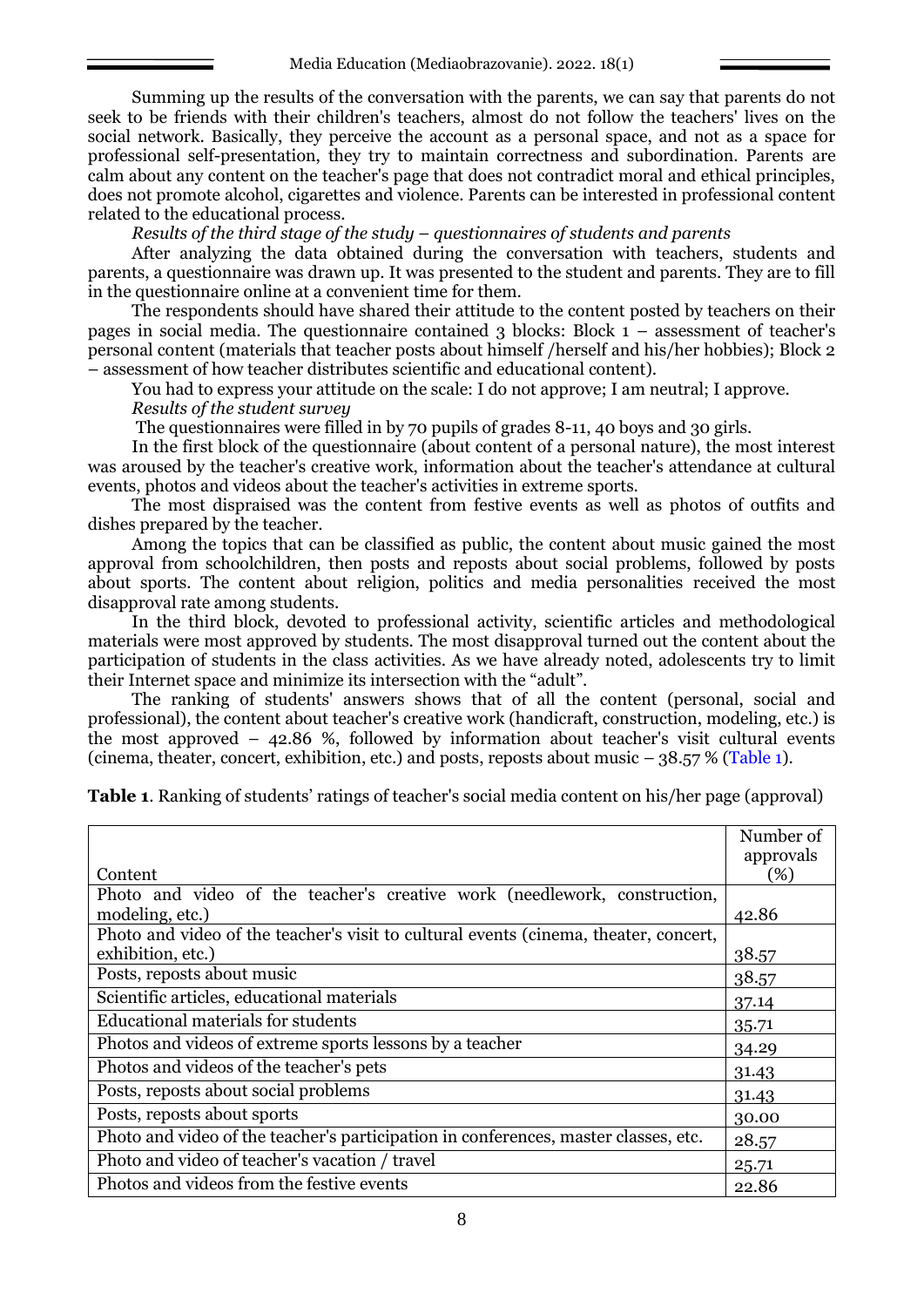| Photos and videos of the participation of class students in activities |       |  |  |  |  |
|------------------------------------------------------------------------|-------|--|--|--|--|
| Photos, videos, posts about intra-school problems                      | 22.86 |  |  |  |  |
| Photos and videos of dishes prepared by the teacher                    | 21.43 |  |  |  |  |
| Photo and video of teacher's outfits                                   | 18.57 |  |  |  |  |
| Posts, reposts about media personalities                               | 12.86 |  |  |  |  |
| Posts, reposts about politics                                          | 10.00 |  |  |  |  |

In the same way the content was ranked in terms of students' disapprovals. From all the blocks of the questionnaire, the greatest students' disapproval was caused by posts and reposts about religion  $-$  24.29 %, posts and reposts about politics  $-$  17.14 % (Table 2).

**Table 2.** Ranking of students' ratings of teacher's social media content on his/her page (disapproval)

|                                                                                | Number of    |
|--------------------------------------------------------------------------------|--------------|
|                                                                                | disapprovals |
| Content                                                                        | $(\%)$       |
| Posts, reposts about religion                                                  | 24.29        |
| Posts, reposts about politics                                                  | 17.14        |
| Photos and videos from the festive events                                      | 15.71        |
| Photos and videos of in class activities                                       | 15.71        |
| Posts, reposts about media personalities                                       | 12.86        |
| Photo and video of teacher's outfits                                           | 11.43        |
| Scientific articles, educational materials                                     | 10.00        |
| Posts, reposts about social problems                                           | 8.57         |
| Photos, videos, posts about intra-school problems                              | 8.57         |
| Photos and videos of dishes prepared by the teacher                            | 8.57         |
| Photos and videos of extreme sports lessons by a teacher                       | 7.14         |
| Posts, reposts about sports                                                    | 7.14         |
| Photo and video of teacher's vacation / travel                                 | 7.14         |
| Photo and video of the teacher's participation in conferences, master classes, |              |
| refresher courses, etc.                                                        | 5.71         |

*Parents' survey results*

The questionnaire was completed by 39 parents, 5 men and 34 women.

Photos and videos about teacher's creative work, teacher's attendance at cultural events, and teacher's pets received the most approving ratings from parents (Tab. 3). Most of all the disapproval predictably came from the photos and videos from holiday feasts and teacher's outfits. The most approved content of the second block (social problems) turned out to be posts and reposts about sports, music and social issues. The most disapproved topic is the content about religion and media personalities.

In the third block (professional content), educational materials for students, scientific articles, photos and videos of teacher's participation in conferences, master classes, etc. – received the highest rate of approval from parents. Of all the topics of the three blocks of the questionnaire (personal, social and professional), the highest parents' approval was caused by scientific articles, methodological and educational materials for students  $-$  82.05 %.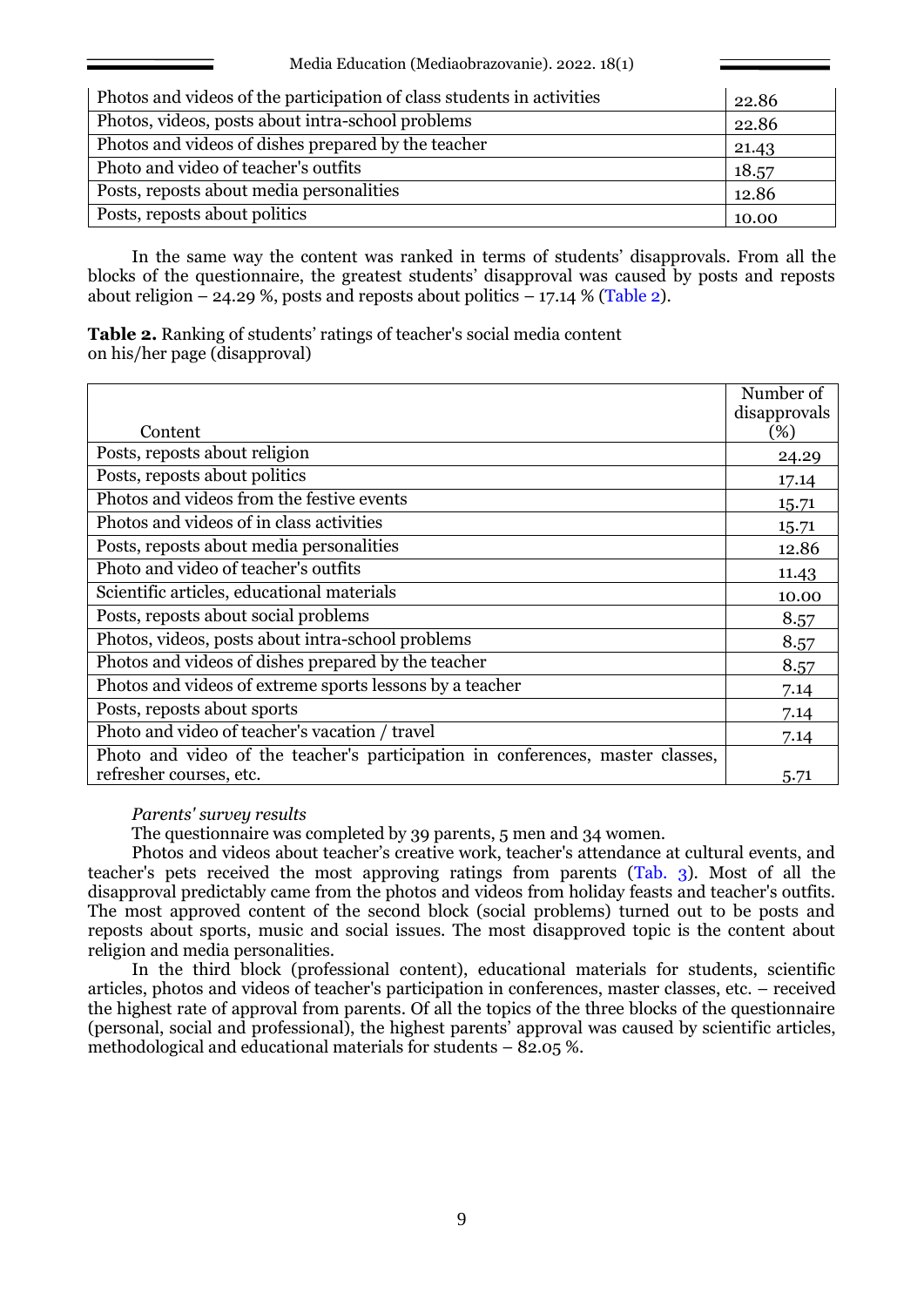|  |  | <b>Table 3.</b> Ranking of parents' ratings of teacher's social media content on his/her page (approval) |  |  |  |
|--|--|----------------------------------------------------------------------------------------------------------|--|--|--|
|  |  |                                                                                                          |  |  |  |

|                                                                                                           | Number of        |
|-----------------------------------------------------------------------------------------------------------|------------------|
| Content                                                                                                   | approvals<br>(%) |
| Scientific articles, educational materials                                                                | 82.05            |
| <b>Educational materials for students</b>                                                                 | 82.05            |
| Photo and video of teacher's participation in conferences, master classes, etc.                           | 79.49            |
| Photo and video of teacher's creative work (needlework, construction, modeling,<br>etc.)                  | 74.36            |
| Photos and videos of in class activities                                                                  | 69.23            |
| Photo and video of the teacher's visit to cultural events (cinema, theater, concert,<br>exhibition, etc.) | 66.67            |
| Posts, reposts about sports                                                                               | 53.85            |
| Photos and videos of teacher's pets                                                                       | 48.72            |
| Posts, reposts about music                                                                                | 48.72            |
| Photos and videos of extreme sports lessons by a teacher                                                  | 43.59            |
| Photo and video of teacher's vacation / travel                                                            | 41.03            |
| Posts, reposts about social problems                                                                      | 41.03            |
| Photos and videos of dishes prepared by the teacher                                                       | 41.03            |
| Photos, videos, posts about intra-school problems                                                         | 35.90            |
| Photo and video of teacher's outfits                                                                      | 28.21            |
| Posts, reposts about politics                                                                             | 23.08            |
| Posts, reposts about religion                                                                             | 23.08            |
| Posts, reposts about media personalities                                                                  | 17.95            |
| Photos and videos from the festive events                                                                 | 10.26            |

The highest parents' disapproval was caused by photos and videos from the festive feast – 46.15 % (Table 4).

**Table 4**. Ranking of parents' ratings of teacher's social media content on his/her page (disapproval)

|                                                          | Number of    |
|----------------------------------------------------------|--------------|
|                                                          | disapprovals |
| Content                                                  | (%)          |
| Photos and videos from the festive feast                 | 46.15        |
| Photo and video of teacher's outfits                     | 30.77        |
| Posts, reposts about religion                            | 30.77        |
| Posts, reposts about media personalities                 | 30.77        |
| Photos, videos, posts about intra-school problems        | 28.21        |
| Posts, reposts about politics                            | 25.64        |
| Photos and videos of in class activities                 | 15.38        |
| Photos and videos of extreme sports lessons by a teacher | 15.38        |
| Photo and video of teacher's vacation / travel           | 12.82        |
| Posts, reposts about social problems                     | 12.82        |
| Photos and videos of the teacher's pets                  | 7.69         |
| Posts, reposts about music                               | 7.69         |
| Photos and videos of dishes prepared by teacher          | 7.69         |
| Posts, reposts about sports                              | 5.13         |
| Scientific articles, teaching materials                  | 2.56         |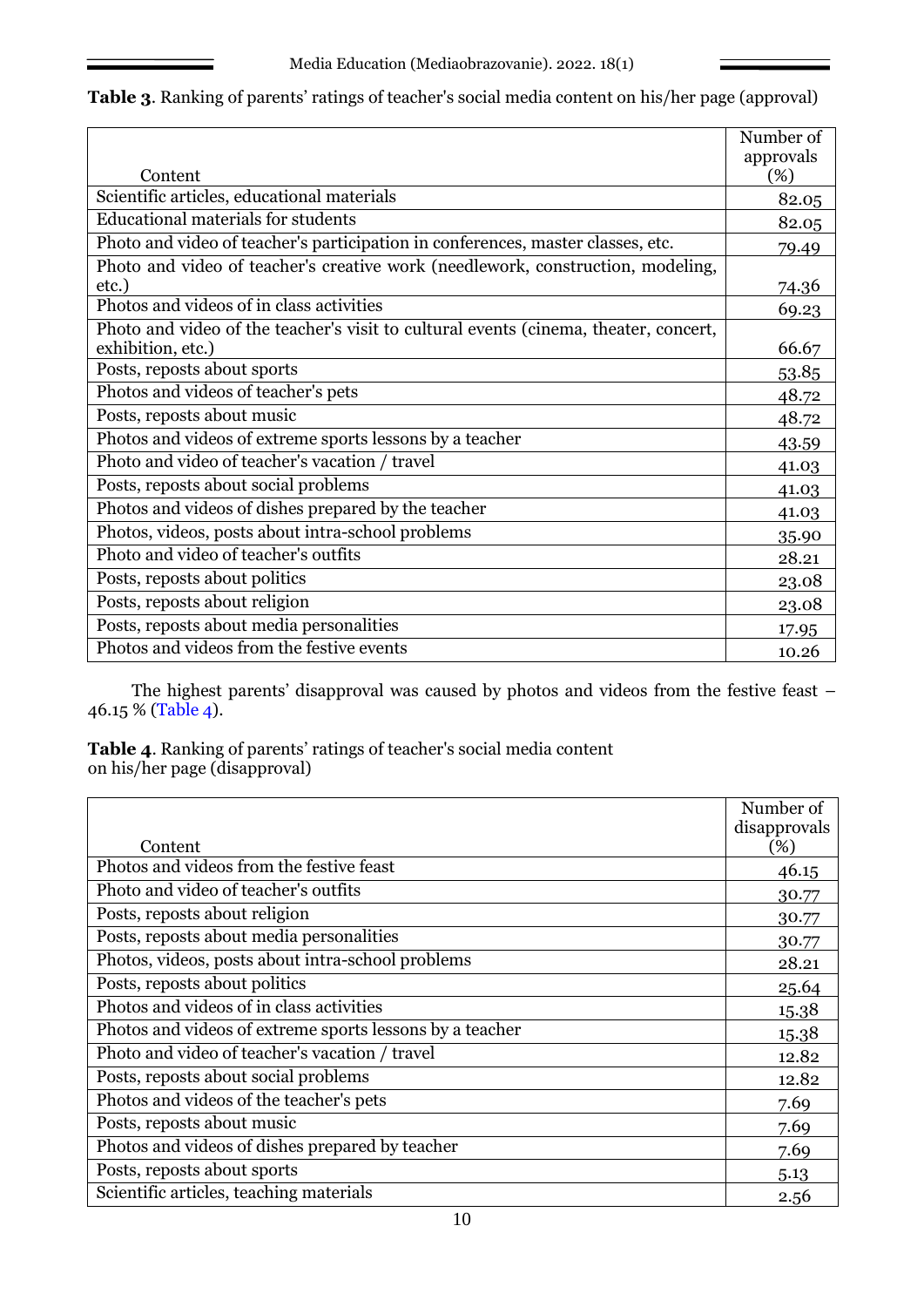| <b>Educational materials for students</b>                                            | 2.56 |
|--------------------------------------------------------------------------------------|------|
|                                                                                      |      |
| Photo and video of teacher's participation in conferences, master classes, refresher |      |
| courses, etc.                                                                        | 2.56 |
| Photo and video of teacher's creative work (needlework, construction, modeling,      |      |
| etc.)                                                                                | 2.56 |
| Photo and video of teacher's visit to cultural events (cinema, theater, concert,     |      |
| exhibition, etc.)                                                                    | 2.56 |

### *Comparative analysis of the results of students' and parents' survey*

The analysis was carried out in 3 blocks that were in the questionnaire: 1 block – personal content, 2 block – social topics, 3 side – professional activity (Figures 1, 2).



**Fig. 1.** Distribution of parents' answers



**Fig. 2.** Distribution of students' answers

The data from the students' questionnaires, in general, correlate with the results of the conversation. Students are more neutral about both the teacher's social media profile and their content. Parents, although they claim that they have little interest in the content of the teacher's profile, do not treat this topic more biasedly and have a clearer idea of what should be in it and what should not. There is a noticeable discrepancy between students and parents regarding photos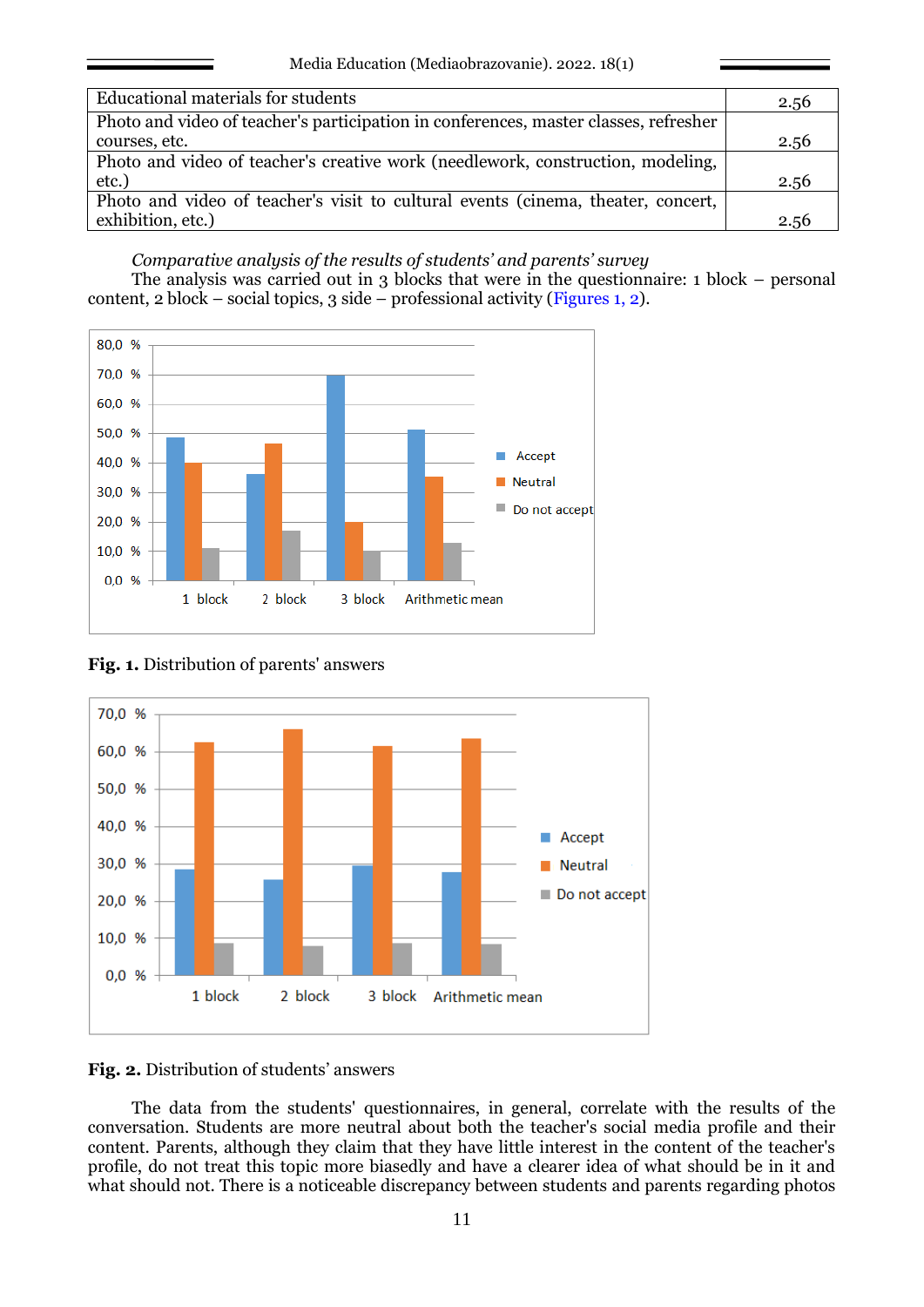and videos of feasts, as well as photos of outfits posted by teachers on their pages on social networks (more than 40 % of parents consider this unacceptable, while most students are indifferent to such content).

Compared to children, parents express more approval of such topics as the creative work of teachers, photos and videos of cooked dishes, and pets.

Parents and students' ratings of social content differ across almost all social topics, and the general trend is similar: parents seem to accept many topics on the teacher's page, and students show indifference to whether the teacher reflects these topics on their page. The exception is posts /re-posts about media personalities, which cause disapproval from a third of parents, which significantly exceeds the percentage of students.

Most of the discrepancies were caused by the question of the relevance of photos and videos of the participation of students in the in-class activities on the teacher's page (φemp. = 4.848, p = 0.0). Parents show interest in and approve of such coverage of their children's school life, while students show "neutrality" and indifference.

There are many representatives among parents who approve of teachers' photo reports about their participation in conferences, master classes, courses (the differences are significant φemp.  $= 5.373, p = 0.0$ .

The result shows that there are significantly more parents than students who disapprove of photos, videos and posts on the teacher's social network page about intra-school problems (φemp.  $= 2.63$ ,  $p = 0.0043$ ). There are also significantly more parents than students who approve of educational materials, scientific articles and methodological developments for students on the teacher's page in a social network.

In the "Professional activity" block, we see the greatest differences: almost 70 % of parents approve of this kind of content, and 61.71 % of students have a neutral attitude to this content (Figures 1, 2).

Since a large number of students are neutral to any content posted by a teacher on their page on a social network, it can be assumed that the interests of students in the online space are more related to communication with peers, tracking posts of bloggers popular among schoolchildren, exchange and discussion of this content. This is probably due to the fact that the "secret world" of adolescents has moved to the Internet space, adolescents strive to respect its boundaries, trying to ensure that their virtual "worlds" and "worlds" of adults do not overlap too much.

## **5. Conclusion**

Most of the students are neutral about any content posted by teachers on their page on the social network, explaining this by lack of interest.

Parents' opinions about the content posted on the teacher's page are more polarized, parents are more critical and biased about the content of teacher profiles on the social media than students.

The study revealed differences in the content of the ideas of parents and students about the content posted by the teacher on his/her page on the social network: the content about teacher's creative work (handicraft, design, modeling, etc.) evokes the greatest approval of the students. Also, the approval of the students was received by the teacher's visit to cultural events (theater, films, exhibitions, museums)

Parents, unlike students, have a clearer idea of what should be in the teacher's content. And among the parents the greatest approval was caused by scientific articles and methodological materials.

Parents are more positive about professional content than any other content posted by a teacher.

Parents, to a greater extent than students, disapprove of posts and reposts about media personalities on the teacher's page on the social network. The most disapproved content for students is post (repost) about religion, and for parents – photos and videos from the festive events.

Most of the teachers, students and parents perceive their social media accounts as a personal space, not as a place for professional self-presentation and, in general, try not to violate the boundaries of this space and do not "make friends" on social networks.